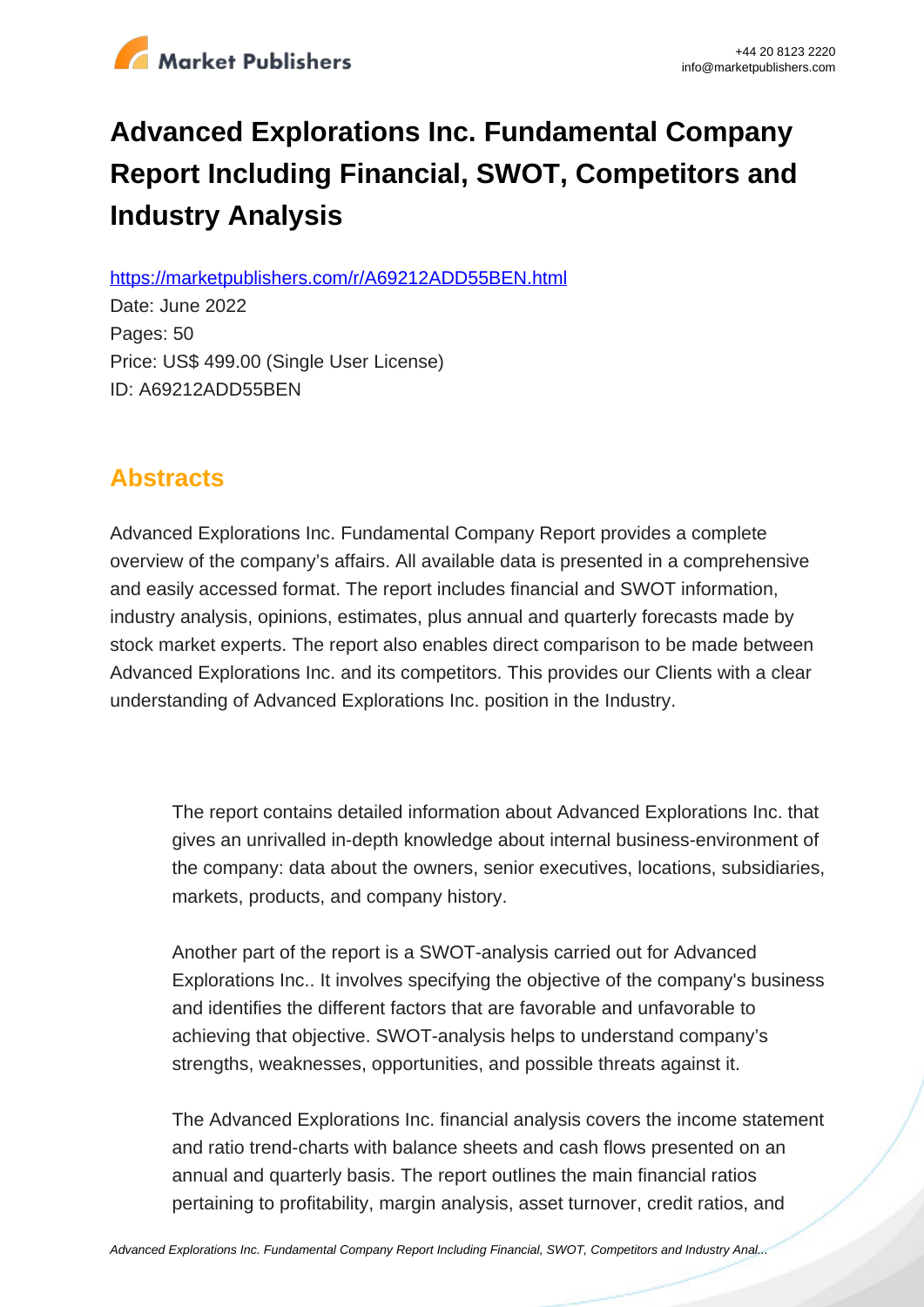

company's long-term solvency. This sort of company's information will assist and strengthen your company's decision-making processes.

In the part that describes Advanced Explorations Inc. competitors and the industry in whole, the information about company's financial ratios is compared to those of its competitors and to the industry. The unique analysis of the market and company's competitors along with detailed information about the internal and external factors affecting the relevant industry will help to manage your business environment. Your company's business and sales activities will be boosted by gaining an insight into your competitors' businesses.

Also the report provides relevant news, an analysis of PR-activity, and stock price movements. The latter are correlated with pertinent news and press releases, and annual and quarterly forecasts are given by a variety of experts and market research firms. Such information creates your awareness about principal trends of Advanced Explorations Inc. business.

#### **About Advanced Explorations Inc.**

Advanced Explorations Inc., a development stage company, engages in the acquisition, exploration, and development of mineral resource properties in Canada. The company has an option to earn a 100% ownership interest in the Roche Bay Magnetite Project located on the Melville Peninsula in Nunavut, Canada.

The above Company Fundamental Report is a half-ready report and contents are subject to change.

It means that we have all necessary data in our database to prepare the report but need **2-3 days** to complete it. During this time we are also updating the report with respect to the current moment. So, you can get all the most recent data available for the same price. Please note that preparation of additional types of analyses requires extra time.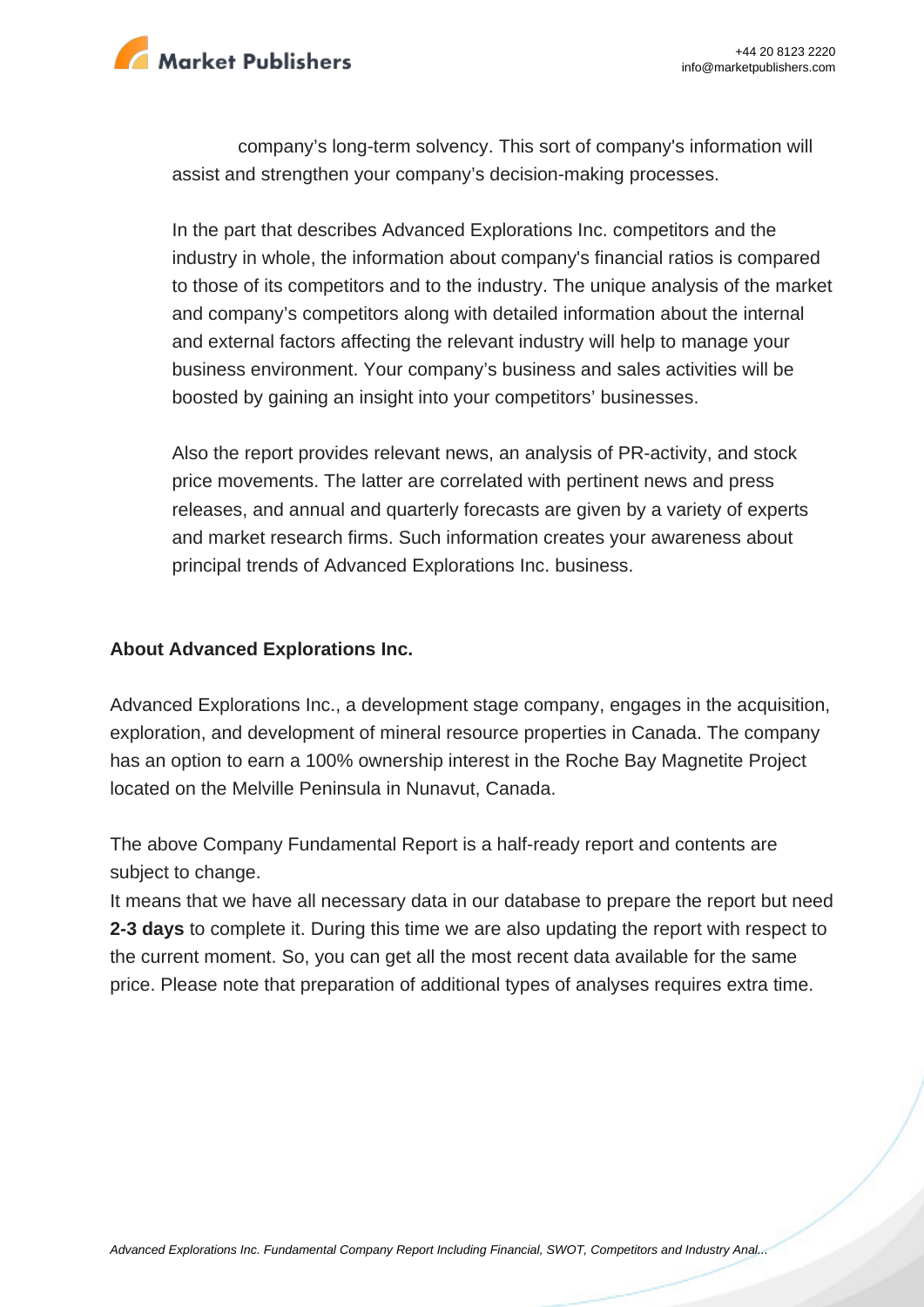

## **Contents**

### RESEARCH METHODOLOGY

DISCLAIMER

## **1. ADVANCED EXPLORATIONS INC. COMPANY PROFILE**

- 1.1. Key facts
- 1.2. Financial Performance
- 1.3. Key Executives
- 1.4. Ownership and Major Holders
- 1.5. Company History

#### **2. ADVANCED EXPLORATIONS INC. BUSINESS OVERVIEW**

- 2.1. Business Description
- 2.2. Major Products and Services
- 2.3. Markets and Sales Activities
- 2.4. Locations, Subsidiaries, Operating Units

#### **3. ADVANCED EXPLORATIONS INC. SWOT ANALYSIS**

- 3.1. Overview
- 3.2. Strengths
- 3.3. Weaknesses
- 3.4. Opportunities
- 3.5. Threats

#### **4. ADVANCED EXPLORATIONS INC. FINANCIAL ANALYSIS**

- 4.1. Financial Statements
- 4.1.1. Income Statement
- 4.1.2. Balance Sheet
- 4.1.3. Cash Flow
- 4.2. Financial Ratios
- 4.2.1. Profitability
- 4.2.2. Margin Analysis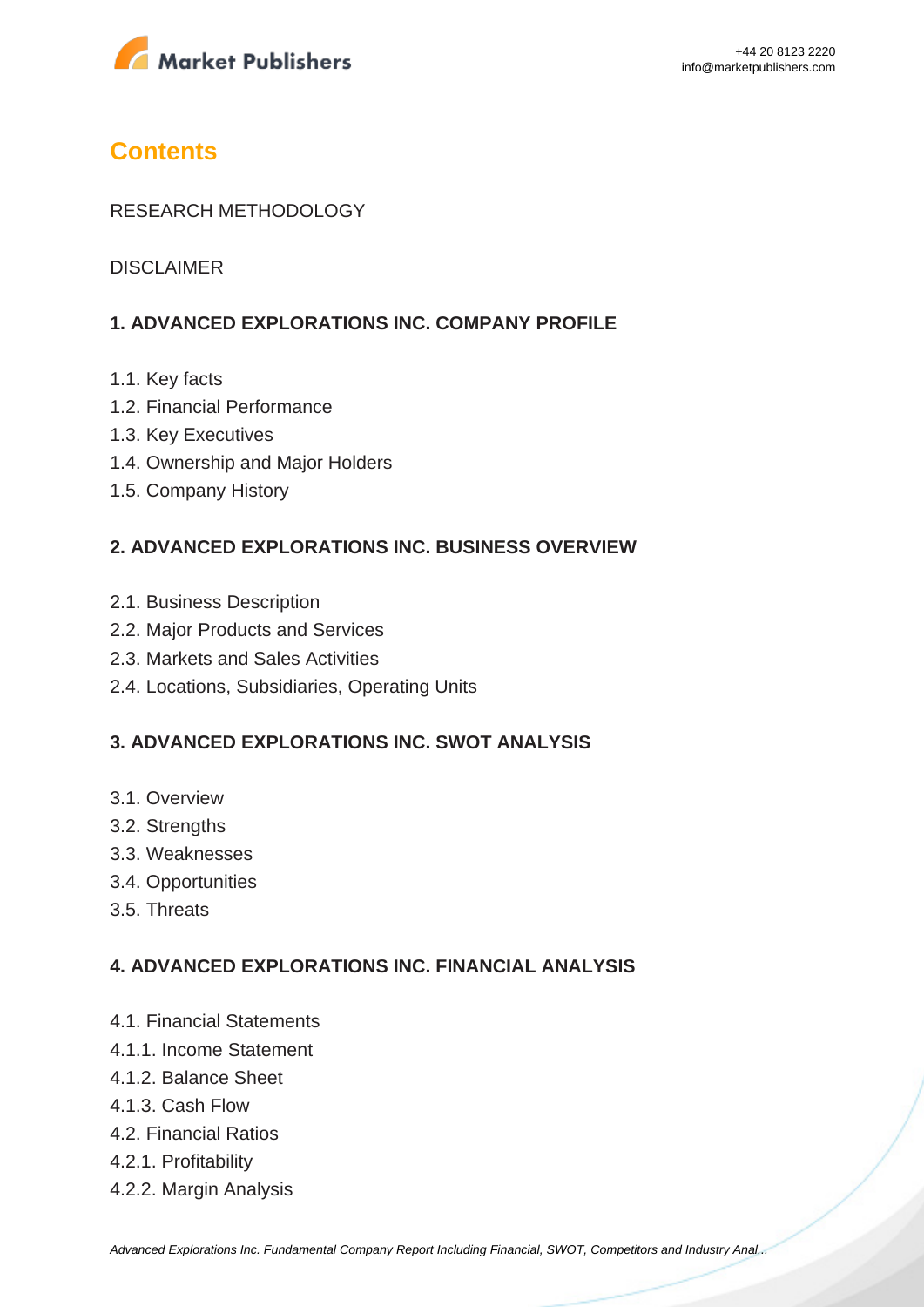

- 4.2.3. Asset Turnover
- 4.2.4. Credit Ratios
- 4.2.5. Long-Term Solvency
- 4.2.6. Growth Over Prior Year
- 4.2.7. Financial Ratios Charts
- 4.3. Stock Market Snapshot

## **5. ADVANCED EXPLORATIONS INC. COMPETITORS AND INDUSTRY ANALYSIS**

- 5.1. Advanced Explorations Inc. Direct Competitors
- 5.2. Comparison of Advanced Explorations Inc. and Direct Competitors Financial Ratios
- 5.3. Comparison of Advanced Explorations Inc. and Direct Competitors Stock Charts
- 5.4. Advanced Explorations Inc. Industry Analysis
- 5.4.1. Industry Snapshot
- 5.4.2. Advanced Explorations Inc. Industry Position Analysis

## **6. ADVANCED EXPLORATIONS INC. NEWS & EVENTS**

- 6.1. News & PR Activity Analysis
- 6.2. IR Corporate News
- 6.3. Marketing News
- 6.4. Corporate Events

## **7. ADVANCED EXPLORATIONS INC. EXPERTS REVIEW**<sup>1</sup>

- 7.1. Experts Consensus
- 7.2. Experts Revisions

## **8. ADVANCED EXPLORATIONS INC. ENHANCED SWOT ANALYSIS**<sup>2</sup>

## **9. CANADA PESTEL ANALYSIS**<sup>2</sup>

- 9.1. Political Factors
- 9.2. Economic Factors
- 9.3. Social Factors
- 9.4. Technological Factors
- 9.5. Environmental Factors
- 9.6. Legal Factors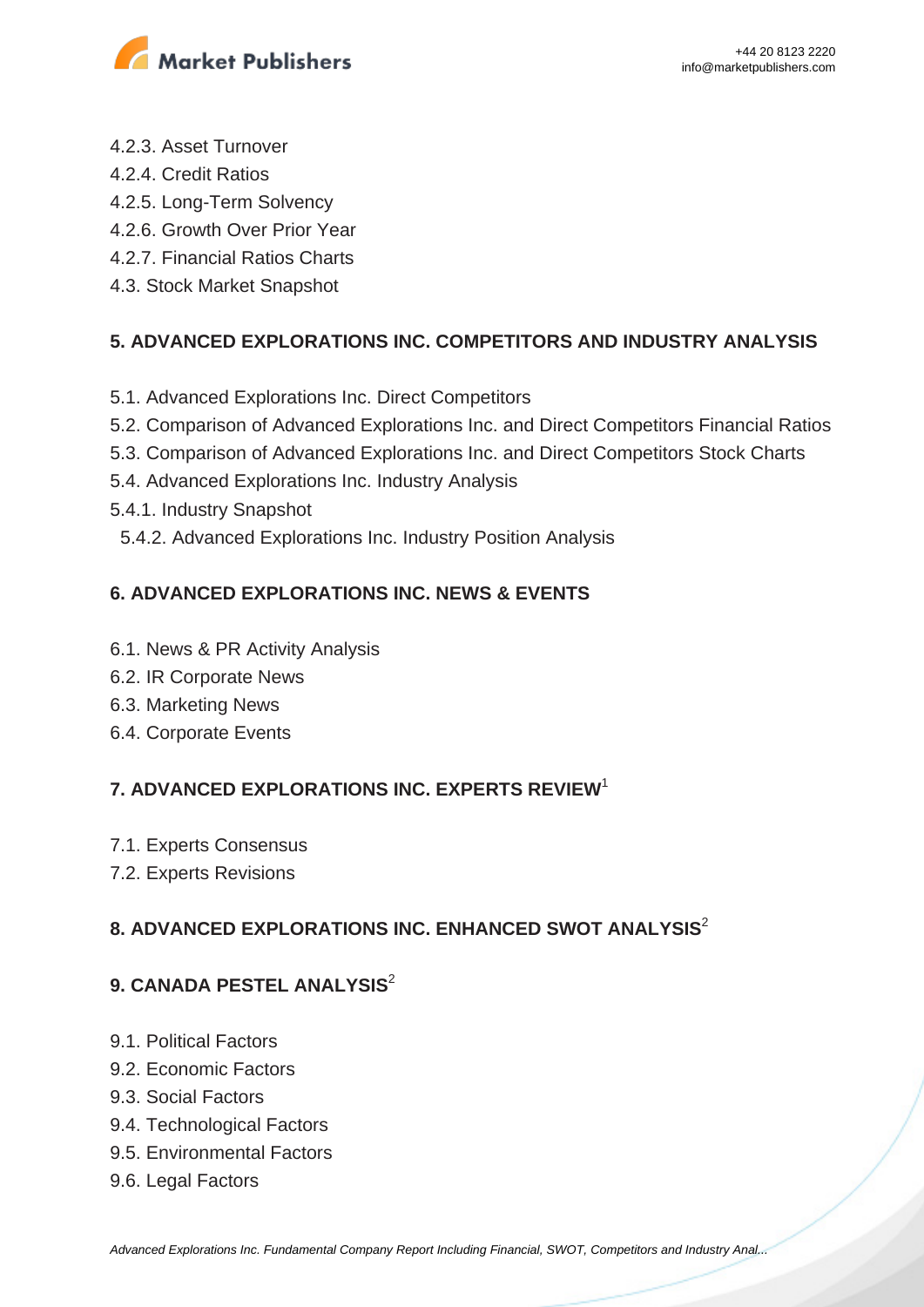

## **10. ADVANCED EXPLORATIONS INC. IFE, EFE, IE MATRICES**<sup>2</sup>

- 10.1. Internal Factor Evaluation Matrix
- 10.2. External Factor Evaluation Matrix
- 10.3. Internal External Matrix

### **11. ADVANCED EXPLORATIONS INC. PORTER FIVE FORCES ANALYSIS**<sup>2</sup>

## **12. ADVANCED EXPLORATIONS INC. VRIO ANALYSIS**<sup>2</sup>

#### **APPENDIX: RATIO DEFINITIONS**

#### **LIST OF FIGURES**

Advanced Explorations Inc. Annual Revenues in Comparison with Cost of Goods Sold and Gross Profit

Profit Margin Chart Operating Margin Chart Return on Equity (ROE) Chart Return on Assets (ROA) Chart Debt to Equity Chart Current Ratio Chart Advanced Explorations Inc. 1-year Stock Charts Advanced Explorations Inc. 5-year Stock Charts Advanced Explorations Inc. vs. Main Indexes 1-year Stock Chart Advanced Explorations Inc. vs. Direct Competitors 1-year Stock Charts Advanced Explorations Inc. Article Density Chart

1 – Data availability depends on company's security policy.

2 – These sections are available only when you purchase a report with appropriate additional types of analyses. The complete financial data is available for publicly traded companies.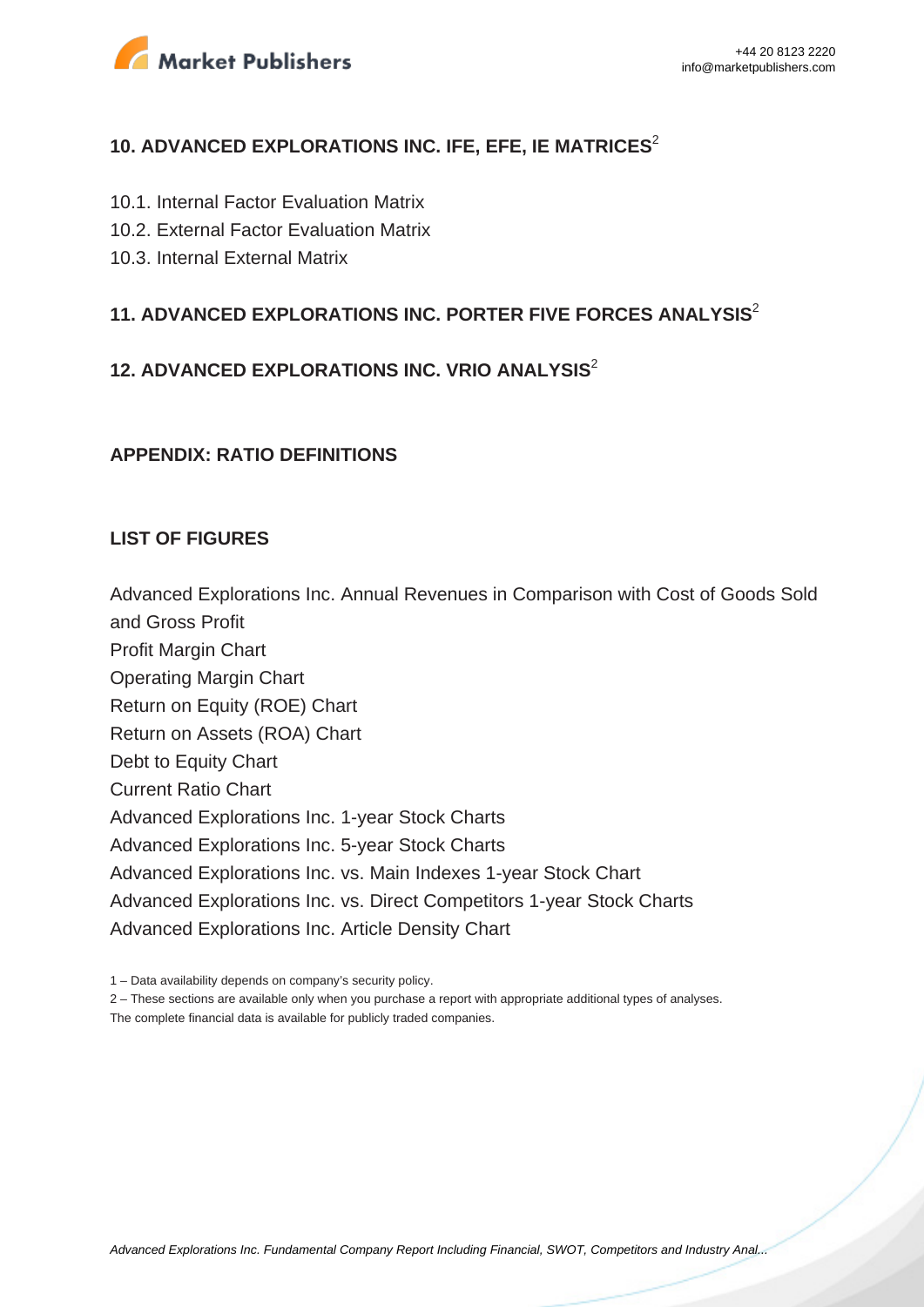

## **List Of Tables**

## **LIST OF TABLES**

Advanced Explorations Inc. Key Facts **Profitability** Management Effectiveness Income Statement Key Figures Balance Sheet Key Figures Cash Flow Statement Key Figures Financial Performance Abbreviation Guide Advanced Explorations Inc. Key Executives Advanced Explorations Inc. Major Shareholders Advanced Explorations Inc. History Advanced Explorations Inc. Products Revenues by Segment Revenues by Region Advanced Explorations Inc. Offices and Representations Advanced Explorations Inc. SWOT Analysis Yearly Income Statement Including Trends Income Statement Latest 4 Quarters Including Trends Yearly Balance Sheet Including Trends Balance Sheet Latest 4 Quarters Including Trends Yearly Cash Flow Including Trends Cash Flow Latest 4 Quarters Including Trends Advanced Explorations Inc. Profitability Ratios Margin Analysis Ratios Asset Turnover Ratios Credit Ratios Long-Term Solvency Ratios Financial Ratios Growth Over Prior Year Advanced Explorations Inc. Capital Market Snapshot Advanced Explorations Inc. Direct Competitors Key Facts Direct Competitors Profitability Ratios Direct Competitors Margin Analysis Ratios Direct Competitors Asset Turnover Ratios Direct Competitors Credit Ratios Direct Competitors Long-Term Solvency Ratios Industry Statistics

[Advanced Explorations Inc. Fundamental Company Report Including Financial, SWOT, Competitors and Industry Anal...](https://marketpublishers.com/report/industry/metallurgy/advanced_explorations_inc_swot_analysis_bac.html)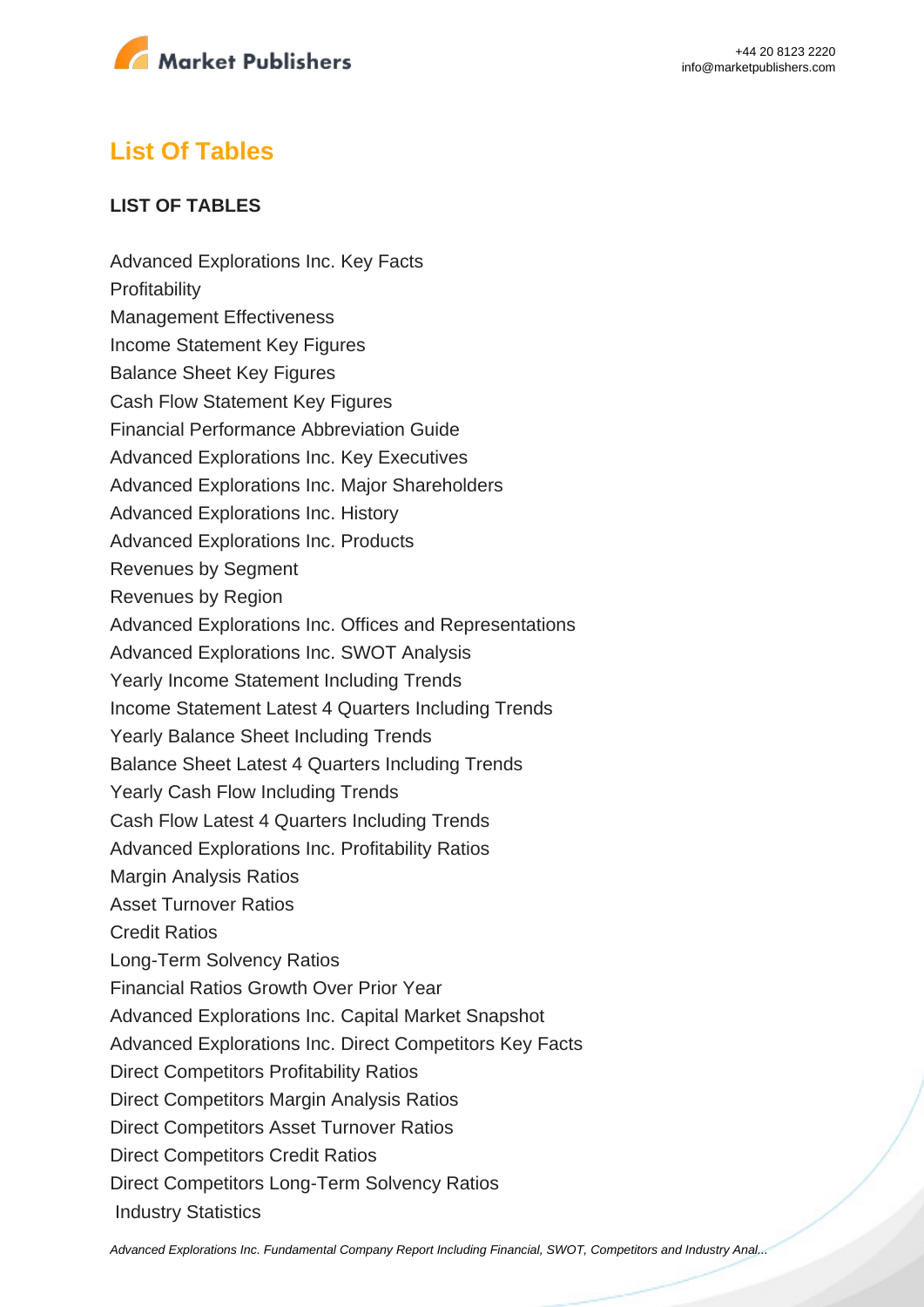

Advanced Explorations Inc. Industry Position Company vs. Industry Income Statement Analysis Company vs. Industry Balance Sheet Analysis Company vs. Industry Cash Flow Analysis Company vs. Industry Ratios Comparison Advanced Explorations Inc. Consensus Recommendations<sup>1</sup> Analyst Recommendation Summary<sup>1</sup> Price Target Summary<sup>1</sup> Experts Recommendation Trends<sup>1</sup> Revenue Estimates Analysis<sup>1</sup> Earnings Estimates Analysis $<sup>1</sup>$ </sup> Historical Surprises<sup>1</sup> Revenue Estimates Trend<sup>1</sup> Earnings Estimates Trend<sup>1</sup> Revenue Revisions<sup>1</sup>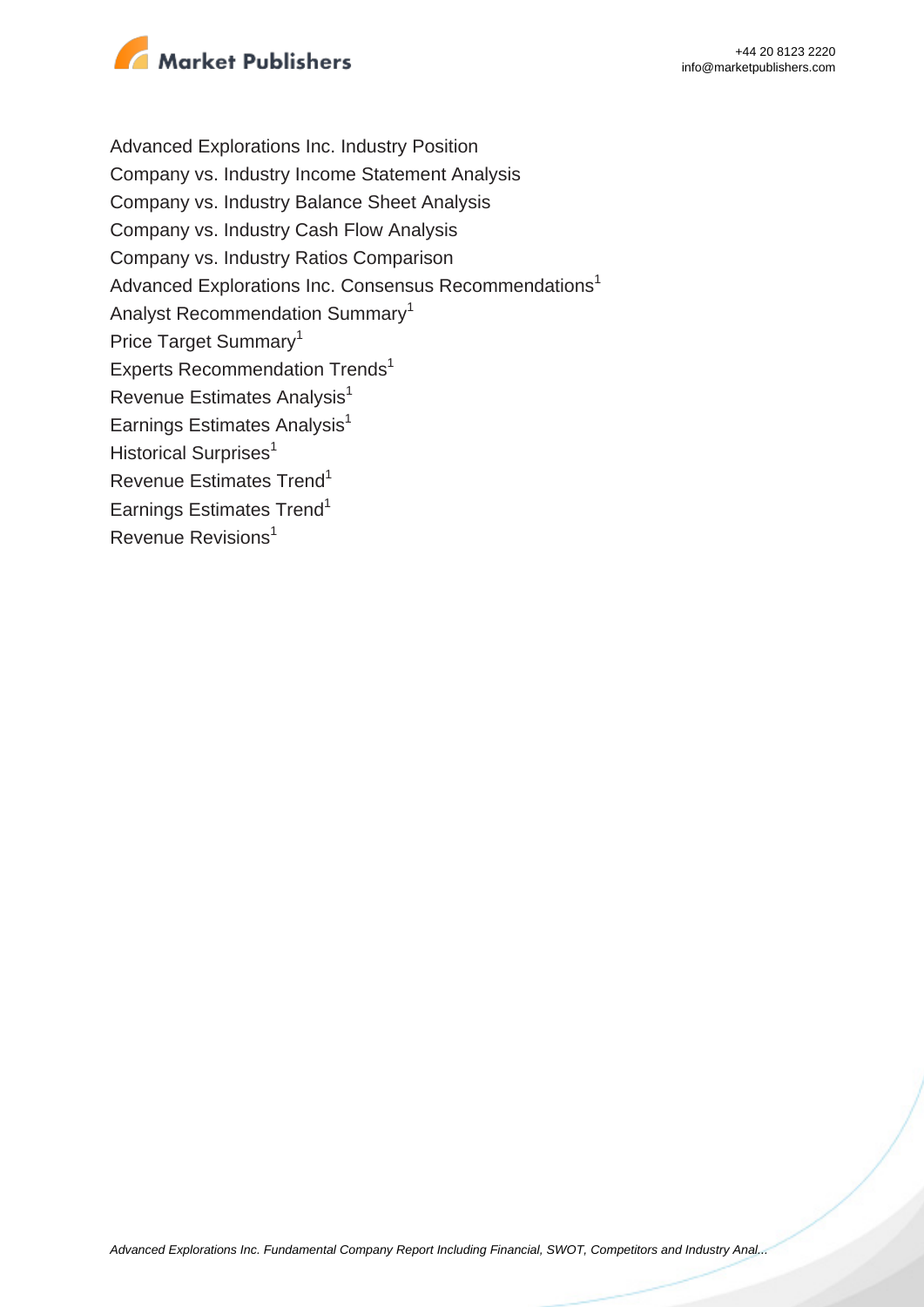

## **ANALYSIS FEATURES**

### **SWOT Analysis**

SWOT, which stands for Strengths, Weaknesses, Opportunities and Threats, is an analytical framework that identifies the internal and external factors that are favorable and unfavorable for a company.

#### **Enhanced SWOT Analysis**

Enhanced SWOT is a 3×3 grid that arranges strengths, weaknesses, opportunities and threats into one scheme:

How to use the strengths to take advantage of the opportunities?

How to use the strengths to reduce likelihood and impact of the threats?

How to overcome the weaknesses that obstruct taking advantage of the opportunities?

How to overcome the weaknesses that can make the threats a reality?

Upon answering these questions a company can develop a project plan to improve its business performance.

#### **PESTEL Analysis**

PESTEL (also termed as PESTLE) is an ideal tool to strategically analyze what influence different outside factors – political, economic, sociocultural, technological, environmental and legal – exert on a business to later chart its long term targets.

Being part of the external analysis when carrying out a strategic assessment or performing a market study, PESTEL gives an overview of diverse macro-environmental factors that any company should thoughtfully consider. By perceiving these outside environments, businesses can maximally benefit from the opportunities while minimizing the threats to the organization.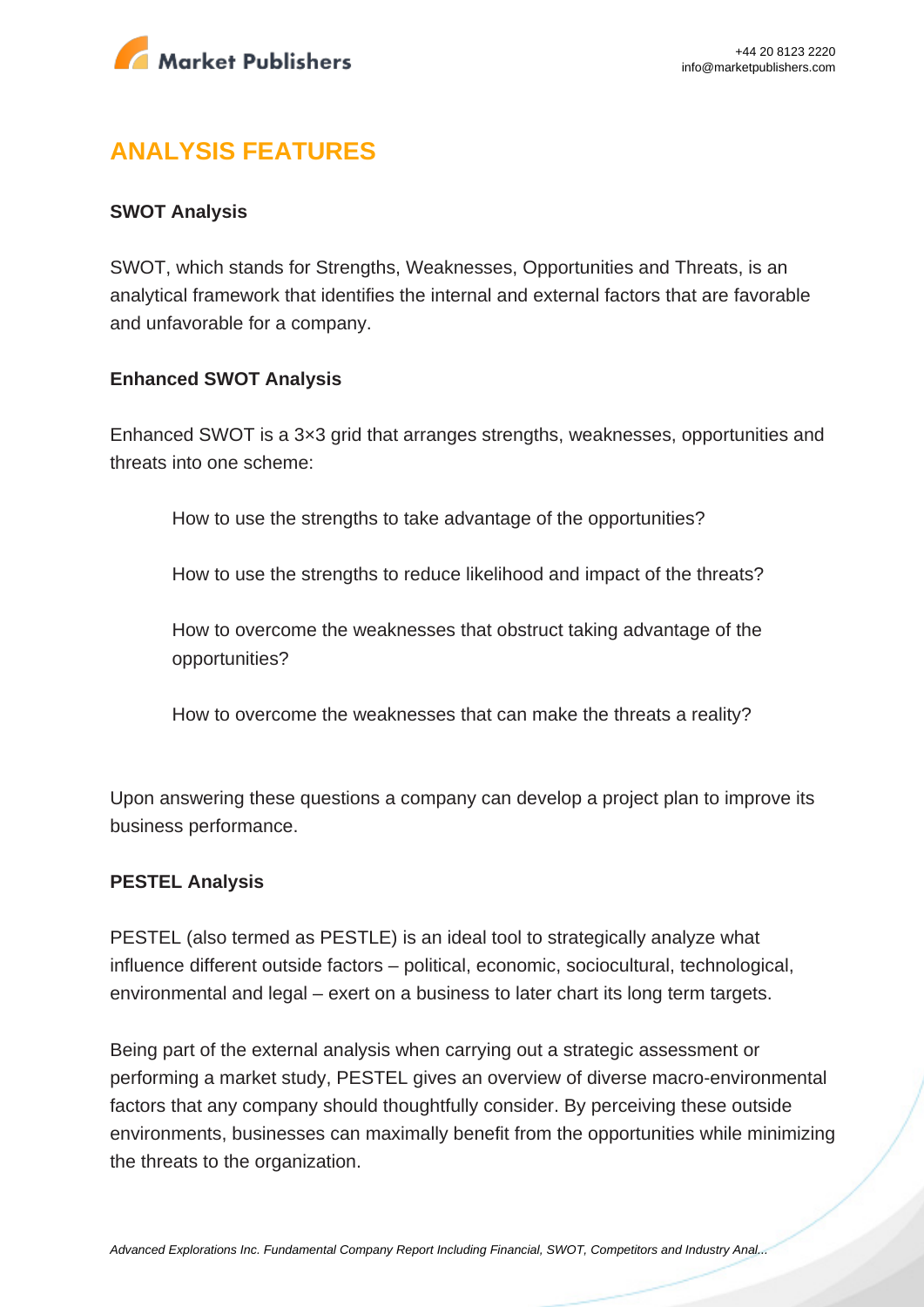

Key Factors Examined by PESTEL Analysis:

Political – What opportunities and pressures are brought by political bodies and what is the degree of public regulations' impact on the business?

Economic – What economic policies, trends and structures are expected to affect the organization, what is this influence's degree?

Sociological – What cultural and societal aspects will work upon the demand for the business's products and operations?

Technological – What impact do the technological aspects, innovations, incentives and barriers have on the organization?

Environmental – What environmental and ecological facets, both locally and farther afield, are likely to predetermine the business?

Legal – What laws and legislation will exert influence on the style the business is carried out?

## **IFE, EFE, IE Matrices**

The Internal Factor Evaluation matrix (IFE matrix) is a strategic management tool helping audit or evaluate major weaknesses and strengths in a business's functional areas. In addition, IFE matrix serves as a basis for identifying and assessing relationships amongst those areas. The IFE matrix is utilised in strategy formulation.

The External Factor Evaluation matrix (EFE matrix) is a tool of strategic management that is typically utilised to assess current market conditions. It is an ideal instrument for visualising and prioritising the threats and opportunities a firm is facing.

The essential difference between the above mentioned matrices lies in the type of factors incorporated in the model; whilst the latter is engaged in internal factors, the former deals exceptionally with external factors – those exposed to social, political, economic, legal, etc. external forces.

Being a continuation of the EFE matrix and IFE matrix models, the Internal External matrix (IE matrix) rests upon an investigation of external and internal business factors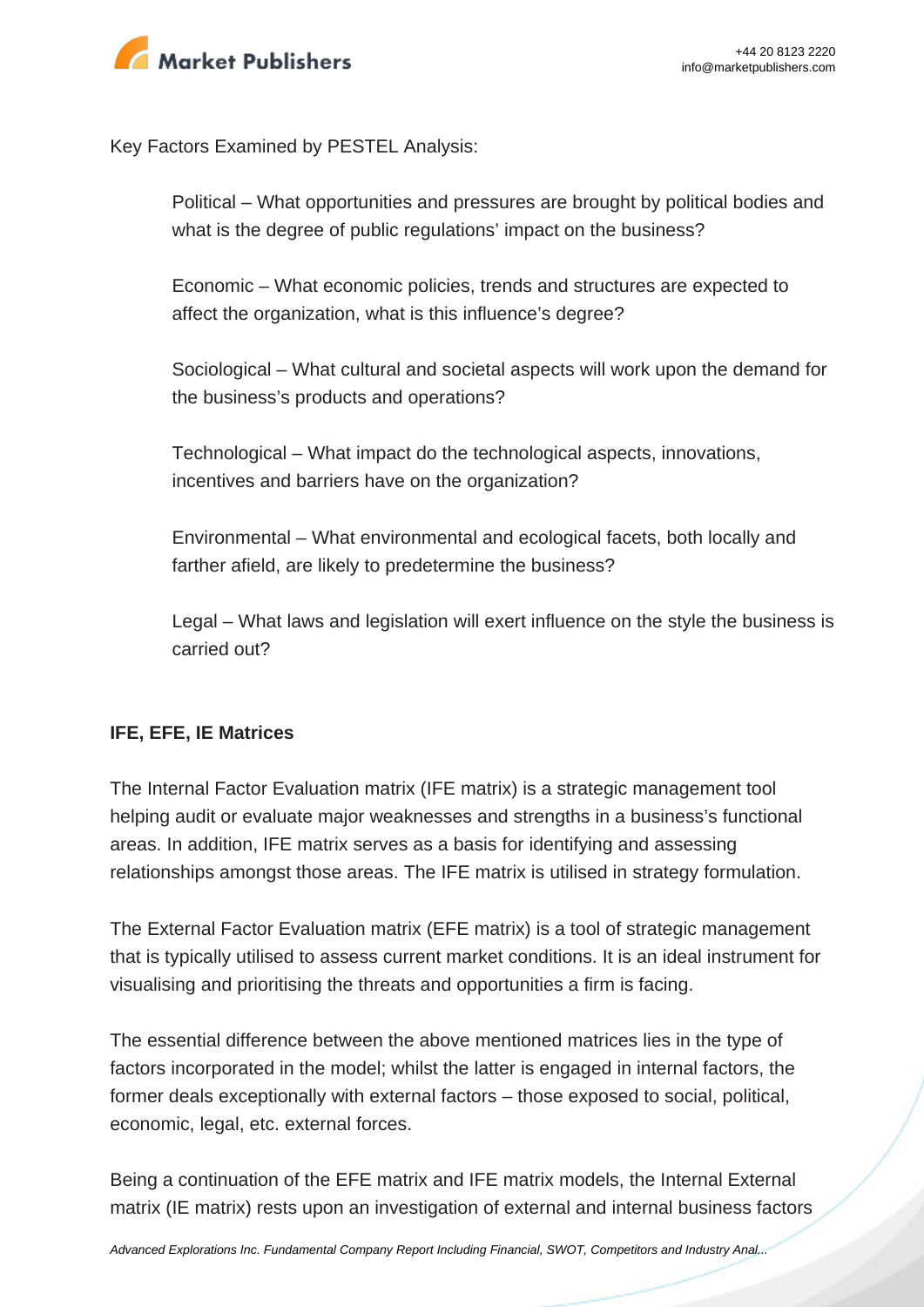

integrated into one suggestive model.

#### **Porter Five Forces Analysis**

The Porter's five forces analysis studies the industry of operation and helps the company find new sources of competitive advantage. The analysis surveys an industry through five major questions:

What composes a threat of substitute products and services?

Is there a threat of new competitors entering the market?

What is the intensity of competitive rivalry?

How big is the bargaining power of buyers?

How significant is the bargaining power of suppliers?

#### **VRIO Analysis**

VRIO stands for Value, Rarity, Imitability, Organization. This analysis helps to evaluate all company's resources and capabilities and bring them together into one aggregate table that includes:

Tangible resources Financial

Physical

**Technological** 

**Organizational** 

Intangible resources Human

Innovation and Creativity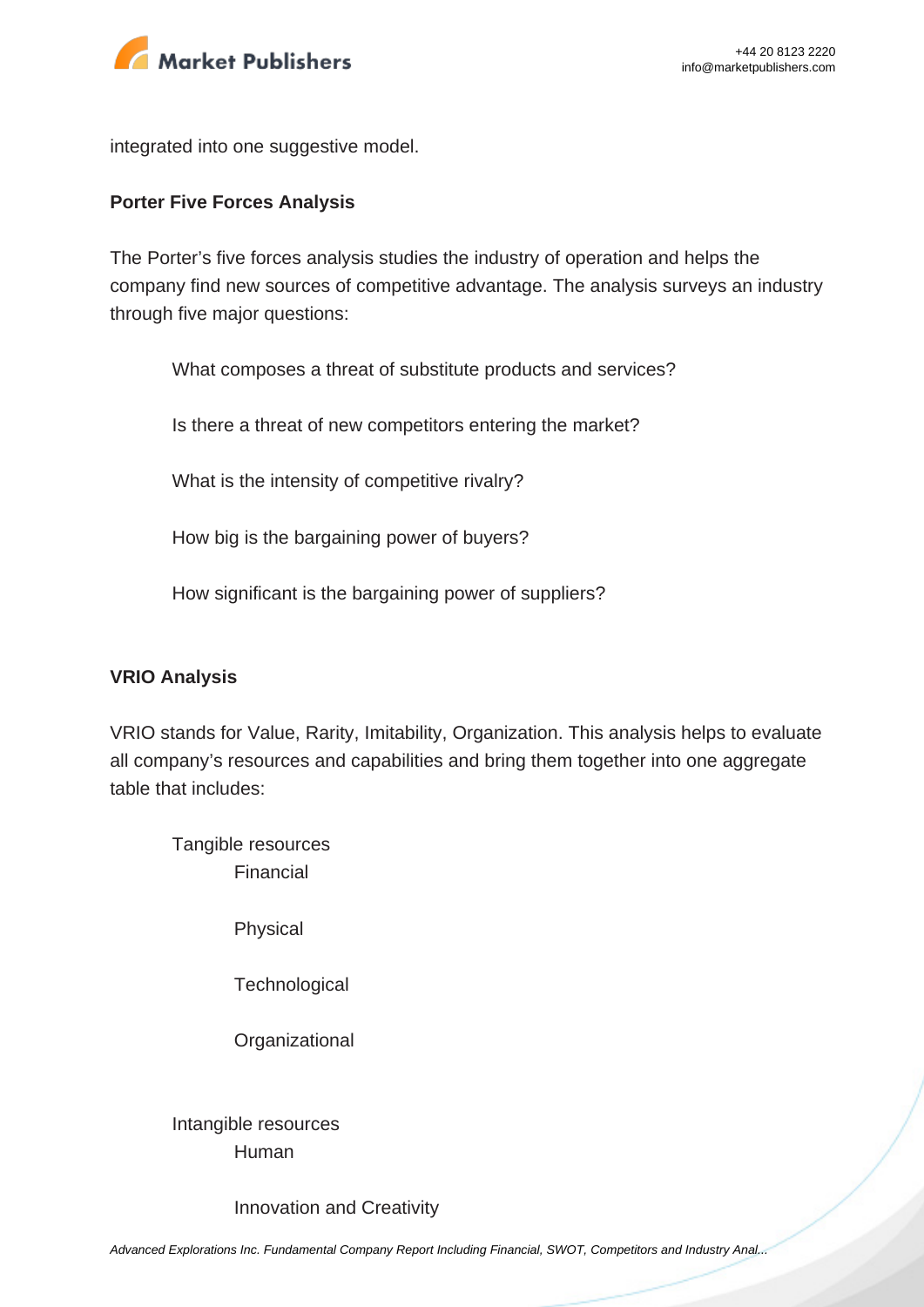

Reputation

Organizational capabilities

The result of the analysis gives a clear picture of company's competitive and economic implications, answering the questions if the resources mentioned above are:

Valuable?

Rare?

Costly to imitate?

Organized properly?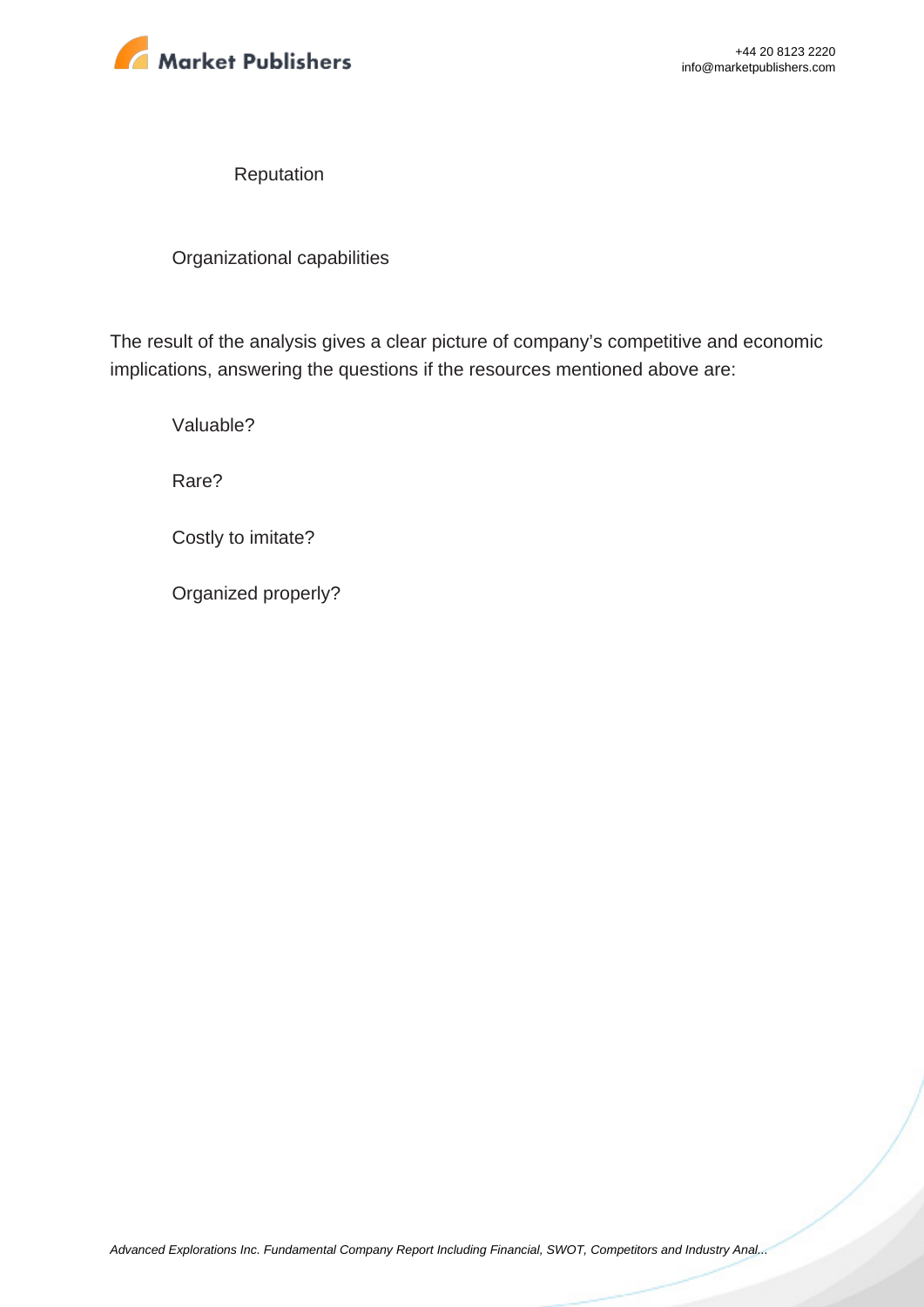

## I would like to order

Product name: Advanced Explorations Inc. Fundamental Company Report Including Financial, SWOT, Competitors and Industry Analysis Product link: [https://marketpublishers.com/r/A69212ADD55BEN.html](https://marketpublishers.com/report/industry/metallurgy/advanced_explorations_inc_swot_analysis_bac.html) Price: US\$ 499.00 (Single User License / Electronic Delivery) If you want to order Corporate License or Hard Copy, please, contact our Customer Service:

[info@marketpublishers.com](mailto:info@marketpublishers.com)

## Payment

To pay by Credit Card (Visa, MasterCard, American Express, PayPal), please, click button on product page [https://marketpublishers.com/r/A69212ADD55BEN.html](https://marketpublishers.com/report/industry/metallurgy/advanced_explorations_inc_swot_analysis_bac.html)

To pay by Wire Transfer, please, fill in your contact details in the form below:

First name: Last name: Email: Company: Address: City: Zip code: Country: Tel: Fax: Your message:

\*\*All fields are required

Custumer signature

Please, note that by ordering from marketpublishers.com you are agreeing to our Terms & Conditions at<https://marketpublishers.com/docs/terms.html>

To place an order via fax simply print this form, fill in the information below and fax the completed form to +44 20 7900 3970